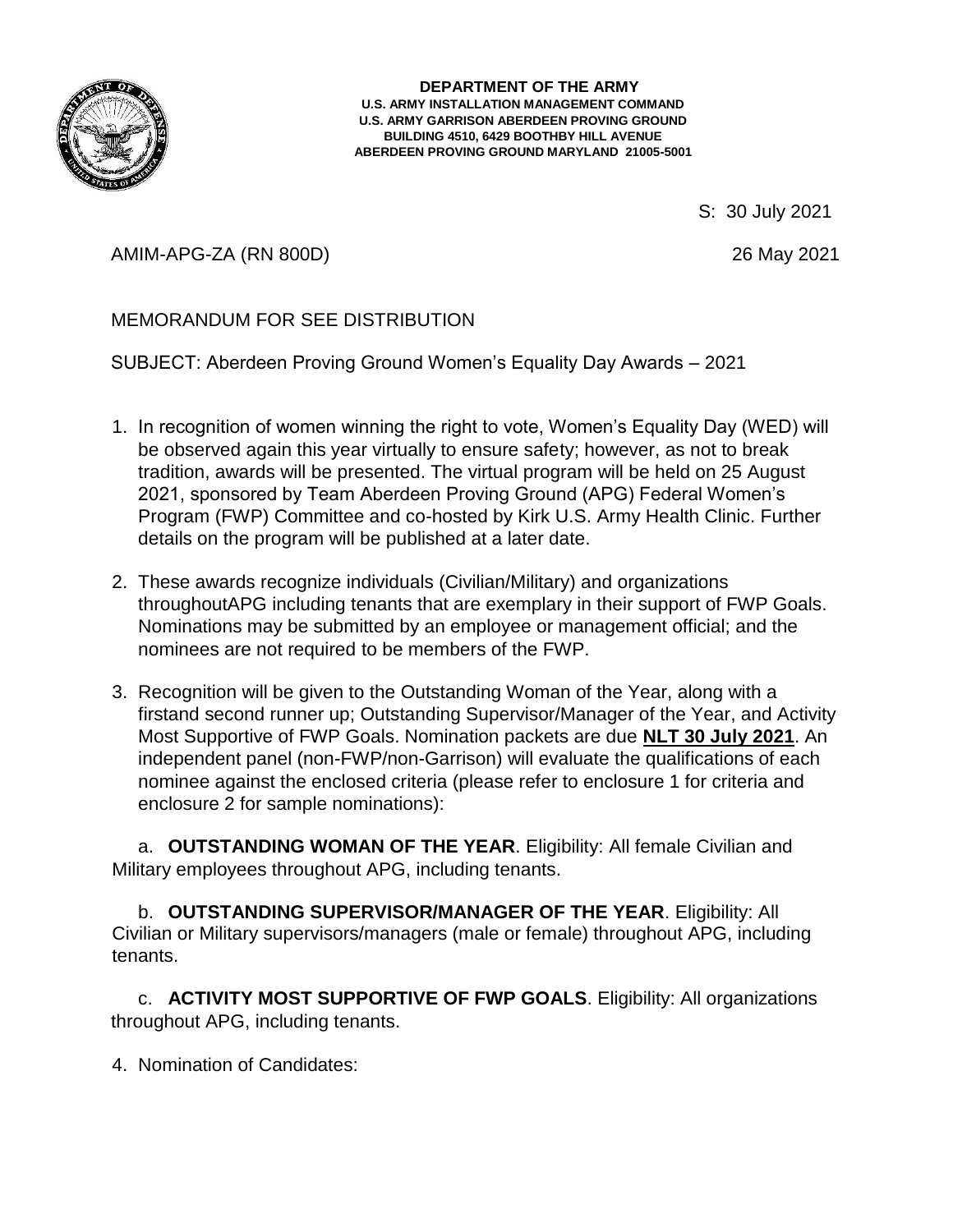a. Any organization or any member of the Military or Civilian workforce can submit nominations. You are not limited to the number of nominations that may be submitted; AMIM-APG-ZA

SUBJECT: Aberdeen Proving Ground Women's Equality Day Awards – 2021

however, you may want to check with your organization to ensure you are following internal processes (if applicable). All nominations will be scored by an independent panel and the highest scored nomination will be submitted, this will include multiple nominations for an individual or activity received. Please refer to enclosure 1 for required nomination format and enclosure 2 for sample nominations in each award category.

b. Submit nominations by 30 July 2021 via email to the FWP mailbox usarmy.apg.devcom-dac.mbx.fwp@mail.mil .

5. Points of contact are Lori Wohr, 443.271.9751 and Debbie Patton, 301.520.6085, usarmy.apg.devcom-dac.mbx.fwp@mail.mil .

Encls

For TIMOTHY E. DRUELL COL, CM **Commanding** 

DISTRIBUTION: APG Tenants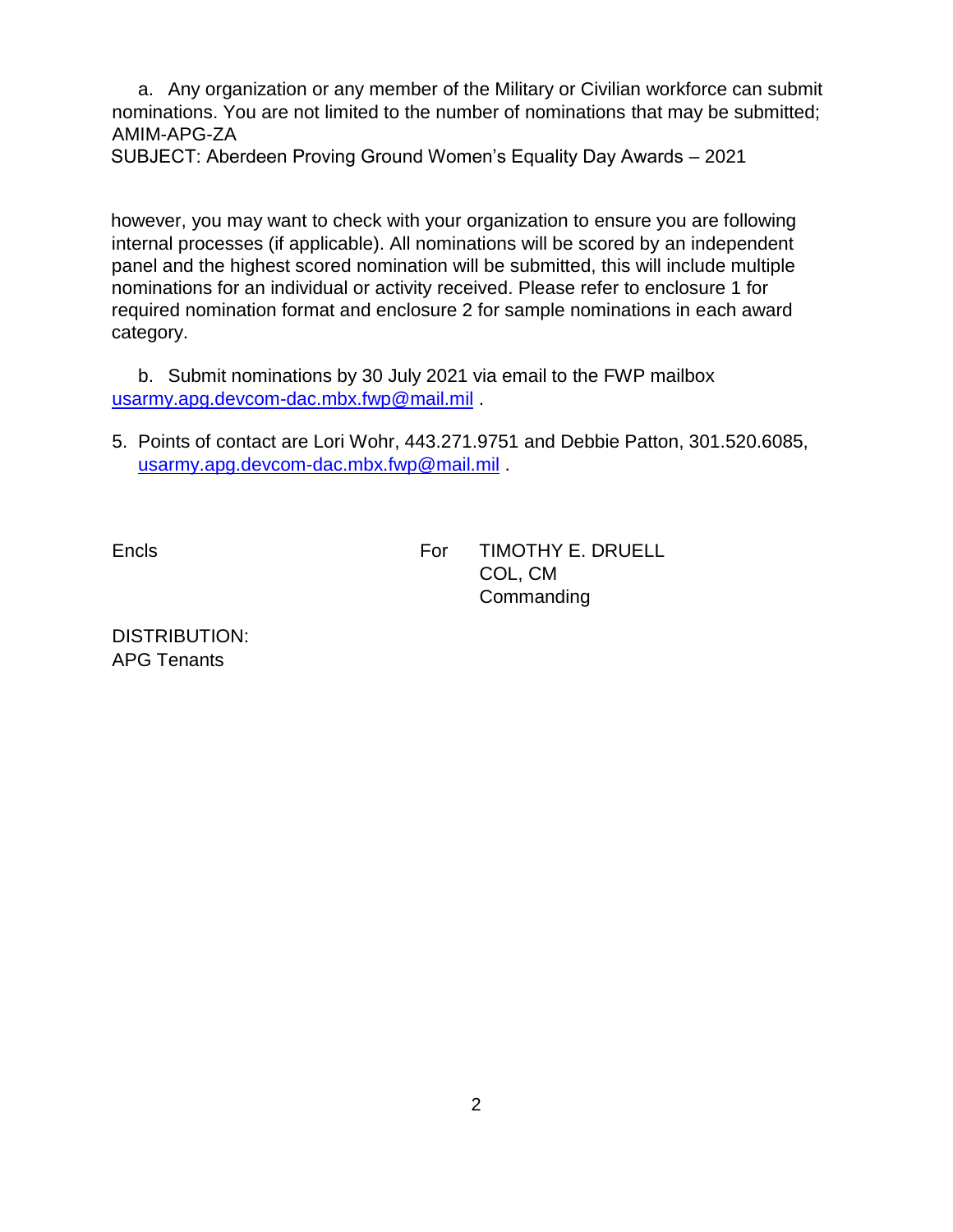# Individual Award Nomination

## **Submit NLT 30 July 2021 to:** [usarmy.apg.devcom-dac.mbx.fwp@mail.mil](mailto:usarmy.apg.devcom-dac.mbx.fwp@mail.mil)

Applicable for Outstanding Woman of the Year and the Supervisor/Manager of the Year Awards only.

- **1. Title of the Award:** Title of the Award
- **2. Name of the Individual:** Name of the Individual
- **3. Individual Position Title, Series, and Grade:** Individual Position Title, Series, Grade
- **4. Justification (Use separate page if needed):** 
	- a. A narrative statement limited to one typed page citing the criteria listed on page 3. The nominee name should be centered on the top line of the page. Do not list job position, title, or grade.
- **5. Citation:** 
	- a. A proposed citation of 50 words or less to be used on the certificate of achievement. The citation must highlight the significance of the achievement(s).

#### **6. Submission Information:**

- a. **Nomination Submitted by:** Nomination Submitted by
- b. **Organization:** Organization
- c. **Telephone Number:** Telephone Number
- d. **Complete Work Address of Nominee:** Nominee Work Address
- e. **Phone Number of Nominee:** Phone Number of Nominee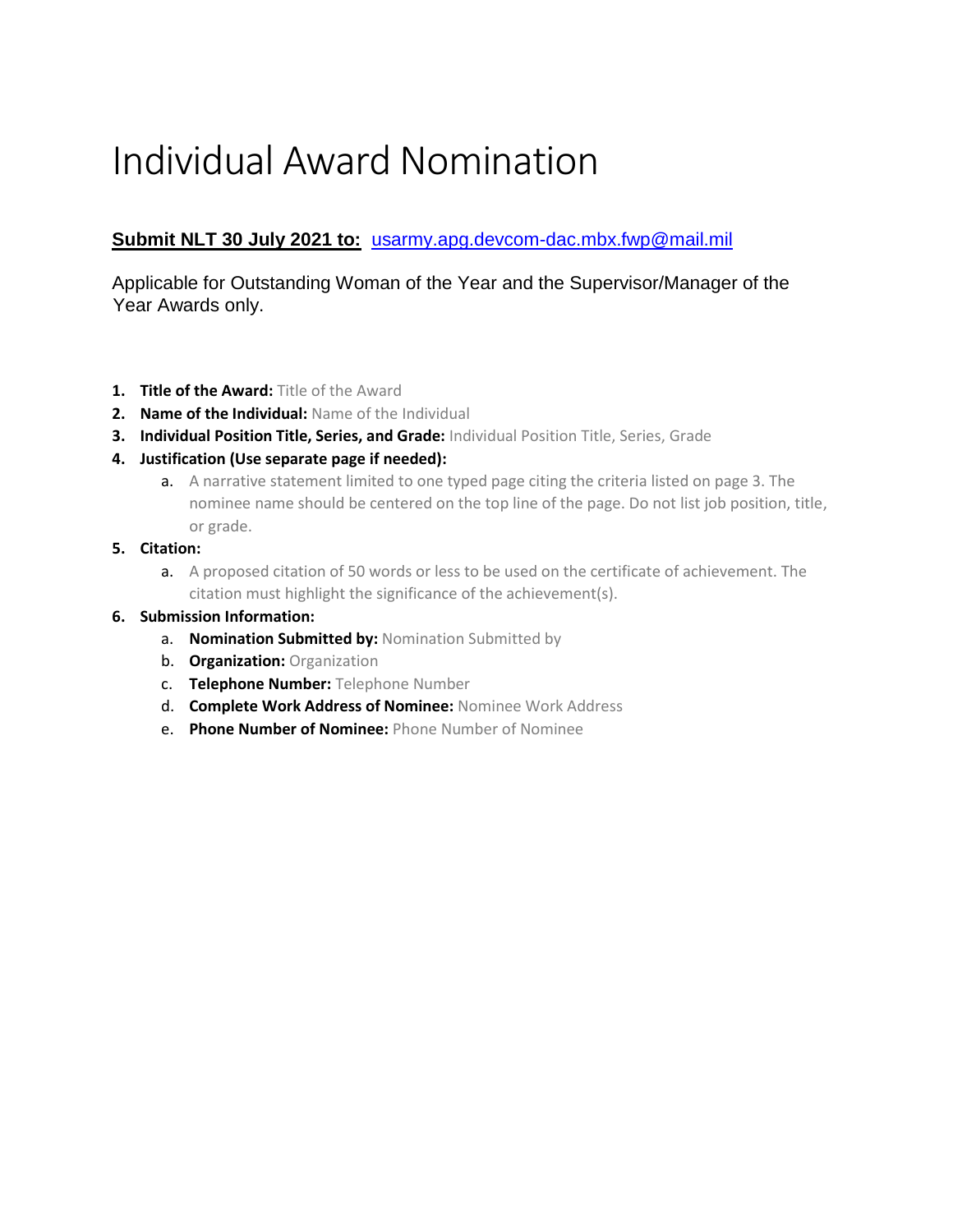# Activity Most Supportive of FWP Goals Nomination

### **Submit NLT 30 July 2021 to:** mailbox [usarmy.apg.devcom-dac.mbx.fwp@mail.mil](mailto:usarmy.apg.devcom-dac.mbx.fwp@mail.mil)

Applicable for Organization of the Year only.

**1. Name of the Organization:** Name of the Organization

#### **2. Justification (Use separate page if needed):**

a. A narrative statement limited to one typed page citing the criteria listed on page 3. The nominee name should be centered on the top line of the page.

#### **3. Citation:**

a. A proposed citation of 50 words or less to be used on the certificate of achievement. The citation must highlight the significance of the achievement(s).

#### **4. Submission Information:**

- a. **Nomination Submitted by:** Name of the Organization
- b. **Organization:** Name of the Organization
- c. **Telephone Number:** Name of the Organization
- d. **Contact at Nominated Organization:** Organization Contact
- e. **Complete Work Address of Nominated Organization:** Name of the Organization
- f. **Phone Number of Nominated Organization:** Name of the Organization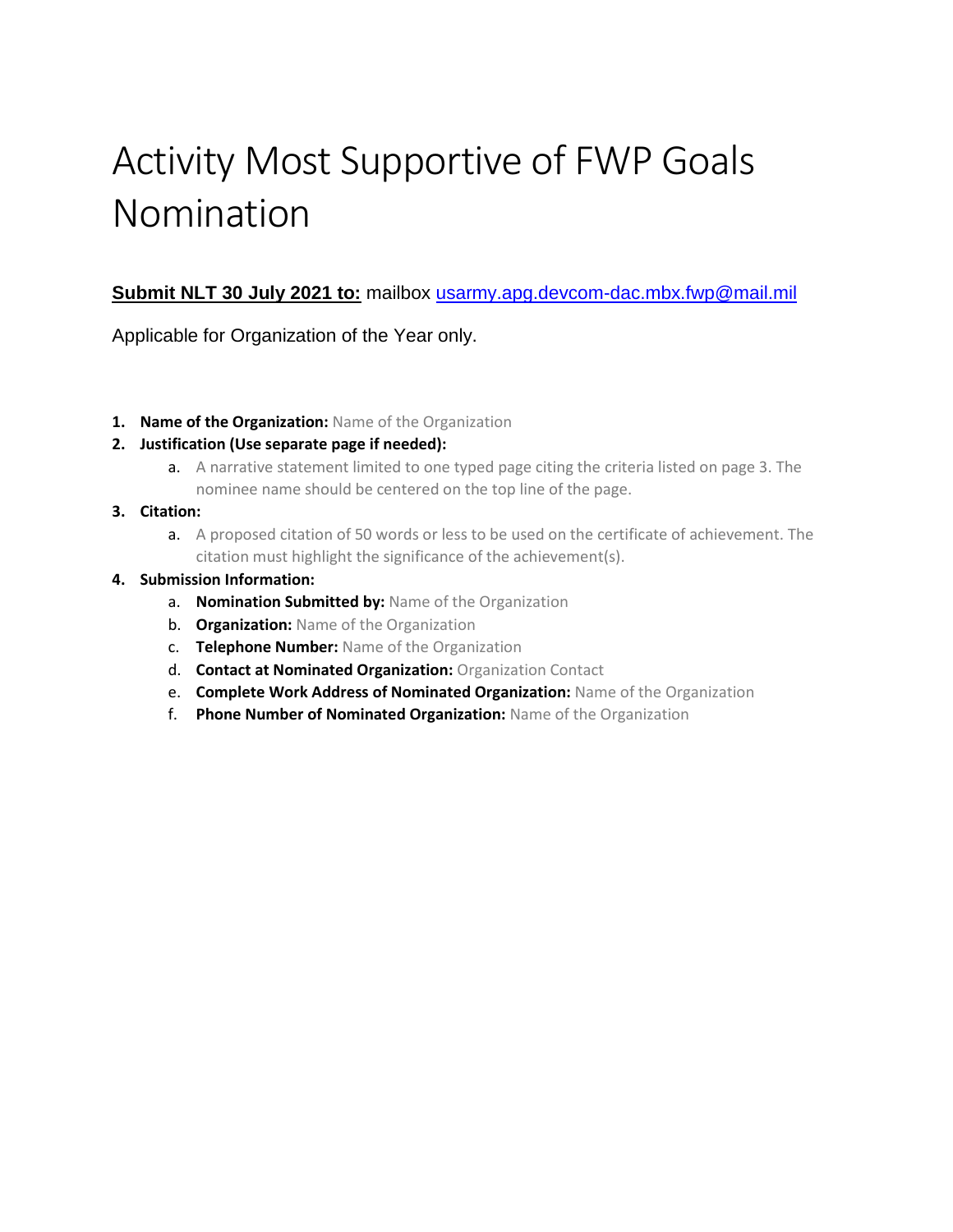# Award Justification Criteria

Outstanding Woman of the Year

*All narratives should be in bullet format.*

- 1. Participates in/supports FWP activities or is an active member of a federal organization which supports FWP goals. Specific dates and programs in which the individuals participated must be documented.
- 2. Serves as a mentor and inspires others to reach new high standards.
- 3. Sets examples of professionalism and commitment to the organization which others, women and men, strive to emulate.
- 4. Continuing education.

# Outstanding Supervisor/Manager of the Year *All narratives should be in bullet format.*

- 1. Encourages women to fulfill their education, via traditional or non-traditional means for long-term training and developmental assignments.
- 2. Encourages the workforce to attend functions in support of women, virtually, publically, and in the private sector.
- 3. Acts as a mentor to provide positive guidance to women employees, either within or outside the organization.
- 4. Assures women in the organization are represented on boards, committees, and panels.
- 5. Nominates women for monetary and honorary awards.

# Activity Most Supportive of FWP Goals

*All narratives should be in bullet format.*

- 1. Leaders ensure that management complies with the spirit and intent of the FWP. This includes the issuance of a strong policy statement that prohibits sexual harassment and sex discrimination.
- 2. Goals and objectives of the FWP are supported to enhance the program, such as:
	- a. High-potential women are provided executive developmental assignments; including details to Acting Chief positions, or high visibility projects to help them become optimally equipped for future opportunities as federal supervisors and managers.
	- b. Women are nominated for long-term training.
	- c. Women are providing guidance for career development.
	- d. Women in the organization are represented in mid-level and/or senior positions, if these grade levels are applicable to the organization.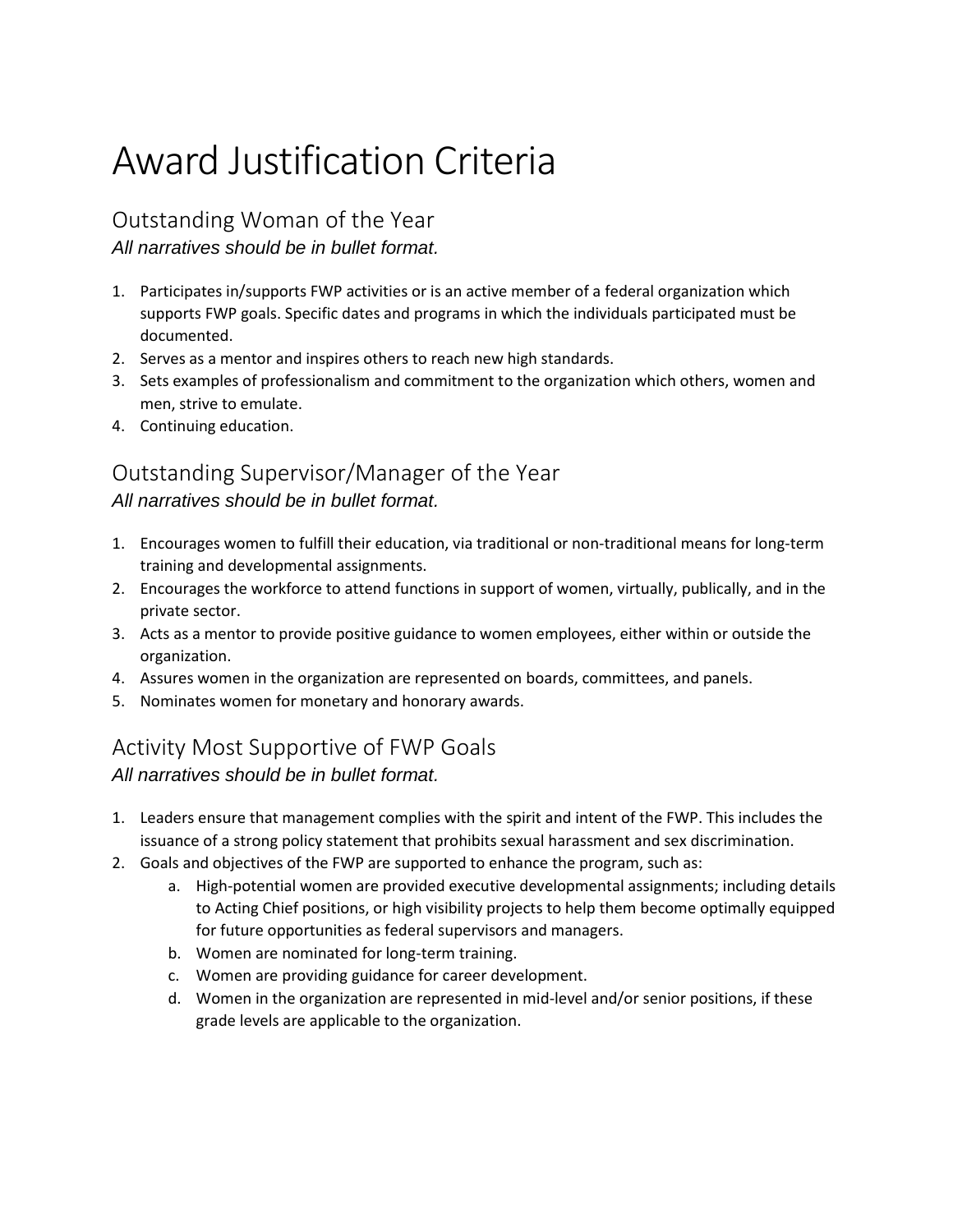# Award Justification Examples

# Outstanding Woman of the Year Example

*Participates in/supports FWP activities, or is an active member of an organization which supports FWP goals*

- National Women's History Month (APG)
	- o Virtually coordinated speakers and programs.
	- o Spearheaded advertising and marketing efforts.
	- o Worked collaboratively on presentation material.
	- o Communicated with Command leadership (briefings before and after conference).

#### *Serves as a mentor and inspires others to reach new high standards*

- Communicated with Command staff to increase awareness of issues affecting women (and minorities) and to enhance training/employment opportunities (e.g., briefings and meetings).
- Helped to coordinate the Harford Habitat for Humanity's Women Build, which built a home for a low income woman-headed family.
- Strived to increase visibility and support of FWP through recruitment efforts.

### *Sets examples of professionalism and commitment to the organization which others (women and men) strive to emulate*

- 2018 EEO Coordinator (collateral duty)
- Responsible for organization and quarterly meetings with all EEO observance coordinators for at least seven different groups.
- Assisted with each of the monthly EEO observances (i.e., Black History Month, Disability Employment Program).
- Briefed the Command group (Commander, Chief of Staff, Deputy for Technical Services) concerning each of the observances.
- Assisted Commander in meeting higher command EEO suspense dates.
- Communicated with EEO representatives at installation and DA levels.

#### *Continuing education*

- Associate Degree, Business Management Central Texas College
- Internship Courses (Technical Publications Writer-Editor): Intern Leadership Development Course completed numerous other courses will be required as part of the individualized educational plan.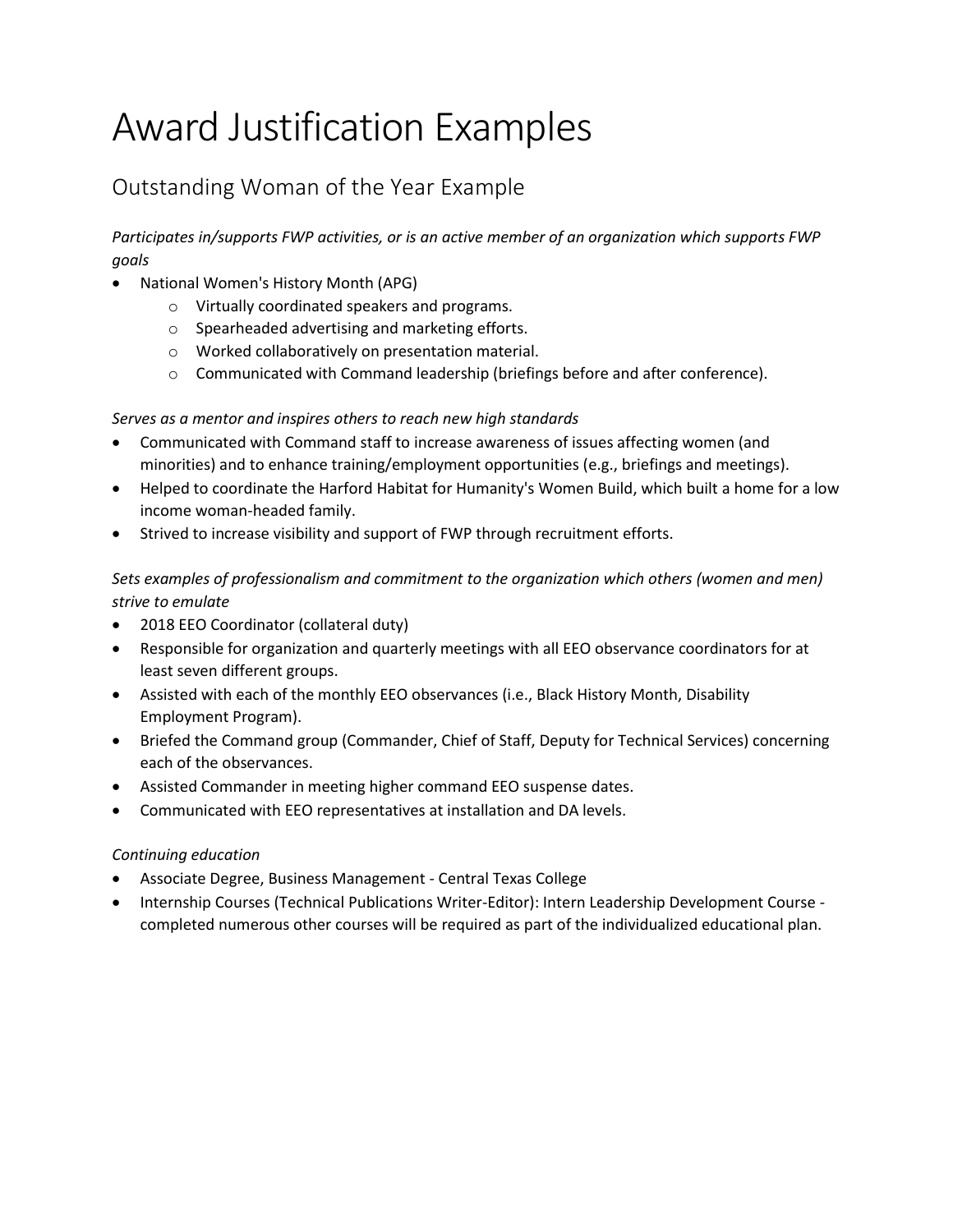# Award Justification Examples

# Outstanding Supervisor/Manager of the Year Example

## *Encourages women to further their education (via traditional or non-traditional means). Nominates women for long-term training and developmental assignments*

- Recommended the first secretary to participate in the six month Aspiring Leader Program for GS-05/GS-07s. Supported her one week shadowing assignment and 30-day developmental assignment.
- As the first division to approve job sharing, a woman employee under his supervision attended school full-time while keeping her federal tenure.
- Recommended a woman for the GS-15 division chief as his backfill and acts as her mentor.
- Suggests trainings and gives new responsibilities to help employees advance in their career.
- Women in his division have participated in the yearlong Women's Executive Leadership Program.
- Encourages participation at meetings and conferences. Each year, employees support the Defense Environmental Restoration Program workshop that has been held in locations across the country.
- Administrative staff under his supervision are encouraged to attend formal training. Staff has attended job related courses at locations to include community colleges, Johns Hopkins, and USDA.
- Coordinates with individuals and supervisors to accommodate unique trainings.

# *Attends and encourages the work force to attend functions in support of women (both in the public and private sector)*

- Is an active participant and advocate of the FWP Program. Over ten years, three FWP Coordinators were from his division. He supported attendance of these women at the annual Federally Employed Women's Conference.
- Makes an effort to attend, encourages others to attend, and advertises FWP functions, FWP trainings, and other occasions in support of women.
- Encouraged the establishment of the first APG Women in Science and Engineering Chapter.
- Supports the Annual Women in Science and Engineering Conference and encourages women from his division to present at this conference.

## *Acts as a mentor to provide positive guidance to one or more women, either within or outside the organization*

- Acts as mentor and inspiration to employees (new and tenured) and colleagues by encouraging them to excel and achieve their potential.
- Maintains positivity and calmness, even in a crisis situation.
- Makes employees feel understood, valued, affirmed, and appreciated.
- Encourages individuals to think outside the box, move forward at all times, and not stagnate.